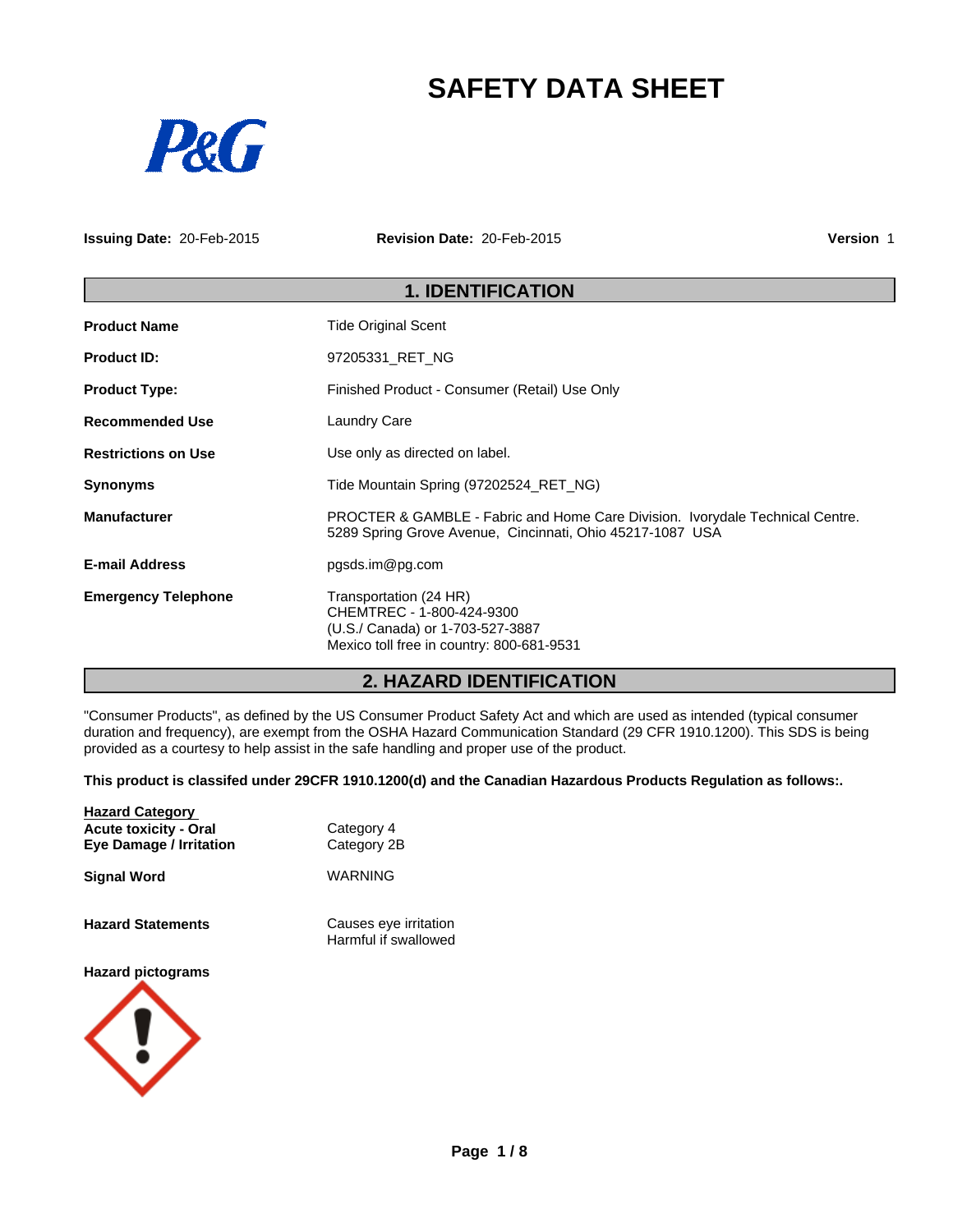| Wash hands thoroughly after handling<br><b>Precautionary Statements -</b> |                                                                                                                                                                                                                                                                                                                                               |  |  |
|---------------------------------------------------------------------------|-----------------------------------------------------------------------------------------------------------------------------------------------------------------------------------------------------------------------------------------------------------------------------------------------------------------------------------------------|--|--|
| <b>Prevention</b>                                                         | Do not eat, drink or smoke when using this product                                                                                                                                                                                                                                                                                            |  |  |
| <b>Precautionary Statements -</b><br>Response                             | IF IN EYES: Rinse cautiously with water for several minutes. Remove contact lenses, if<br>present and easy to do. Continue rinsing<br>If eye irritation persists: Get medical advice/attention<br>IF SWALLOWED:<br>Rinse with plenty of water<br>Drink 1 or 2 glasses of water<br>Call a POISON CENTER or doctor/physician if you feel unwell |  |  |
| <b>Precautionary Statements -</b><br><b>Storage</b>                       | None                                                                                                                                                                                                                                                                                                                                          |  |  |
| <b>Precautionary Statements -</b><br><b>Disposal</b>                      | None                                                                                                                                                                                                                                                                                                                                          |  |  |
| Hazards not otherwise classified<br>(HNOC)                                | None                                                                                                                                                                                                                                                                                                                                          |  |  |

# **3. COMPOSITION/INFORMATION ON INGREDIENTS**

## **Ingredients are listed according to 29CFR 1910.1200 Appendix D and the Canadian Hazardous Products Regulation**

| <b>Chemical Name</b>                                                                          | <b>Synonyms</b> | <b>Trade Secret</b> | <b>CAS-No</b> | Weight %    |
|-----------------------------------------------------------------------------------------------|-----------------|---------------------|---------------|-------------|
| Poly(oxy-1,2-ethanediyl),<br>alpha-sulfo-omega-hydroxy-,<br>C10-16-alkyl ethers, sodium salts |                 | <b>No</b>           | 68585-34-2    | $10 - 15$   |
| Benzenesulfonic acid,<br>mono-C10-16-alkyl derivs., sodium<br>salts                           |                 | <b>No</b>           | 68081-81-2    | $5 - 10$    |
| Ethanol, 2-amino-,<br>2-hydroxy-1,2,3-propanetricarboxylate<br>(1:?)                          |                 | <b>No</b>           | 17863-38-6    | $1 - 5$     |
| Propylene glycol                                                                              |                 | No                  | $57 - 55 - 6$ | $1 - 5$     |
| MEA-Dodecylbenzenesulfonate                                                                   |                 | No                  | 68910-32-7    | $1 - 5$     |
| 2,2'-Oxybisethanol                                                                            |                 | No                  | 111-46-6      | $1 - 5$     |
| Ethanol                                                                                       |                 | No.                 | 64-17-5       | $1 - 5$     |
| Sulfuric acid, mono-C10-16-alkyl<br>esters, sodium salts                                      |                 | <b>No</b>           | 68585-47-7    | $1 - 5$     |
| Disodium tetraborate pentahydrate                                                             |                 | No                  | 12179-04-3    | $0.5 - 1.5$ |
| Glycine,<br>$N,N-bis[2-[bis(carboxymethyl)amino]et]$<br>hyl]-, sodium salt (1:5)              |                 | No                  | 140-01-2      | $0.1 - 1.0$ |

# **4. FIRST AID MEASURES**

## **First aid measures for different exposure routes**

| Eye contact                                           | Rinse with plenty of water. Get medical attention immediately if irritation persists.                                       |
|-------------------------------------------------------|-----------------------------------------------------------------------------------------------------------------------------|
| <b>Skin contact</b>                                   | Rinse with plenty of water. Get medical attention if irritation develops and persists.                                      |
| Ingestion                                             | Rinse mouth. Drink 1 or 2 glasses of water. Do NOT induce vomiting. Get medical attention<br>immediately if symptoms occur. |
| <b>Inhalation</b>                                     | Move to fresh air. If symptoms persist, call a physician.                                                                   |
| Most important symptoms/effects,<br>acute and delayed | None under normal use conditions.                                                                                           |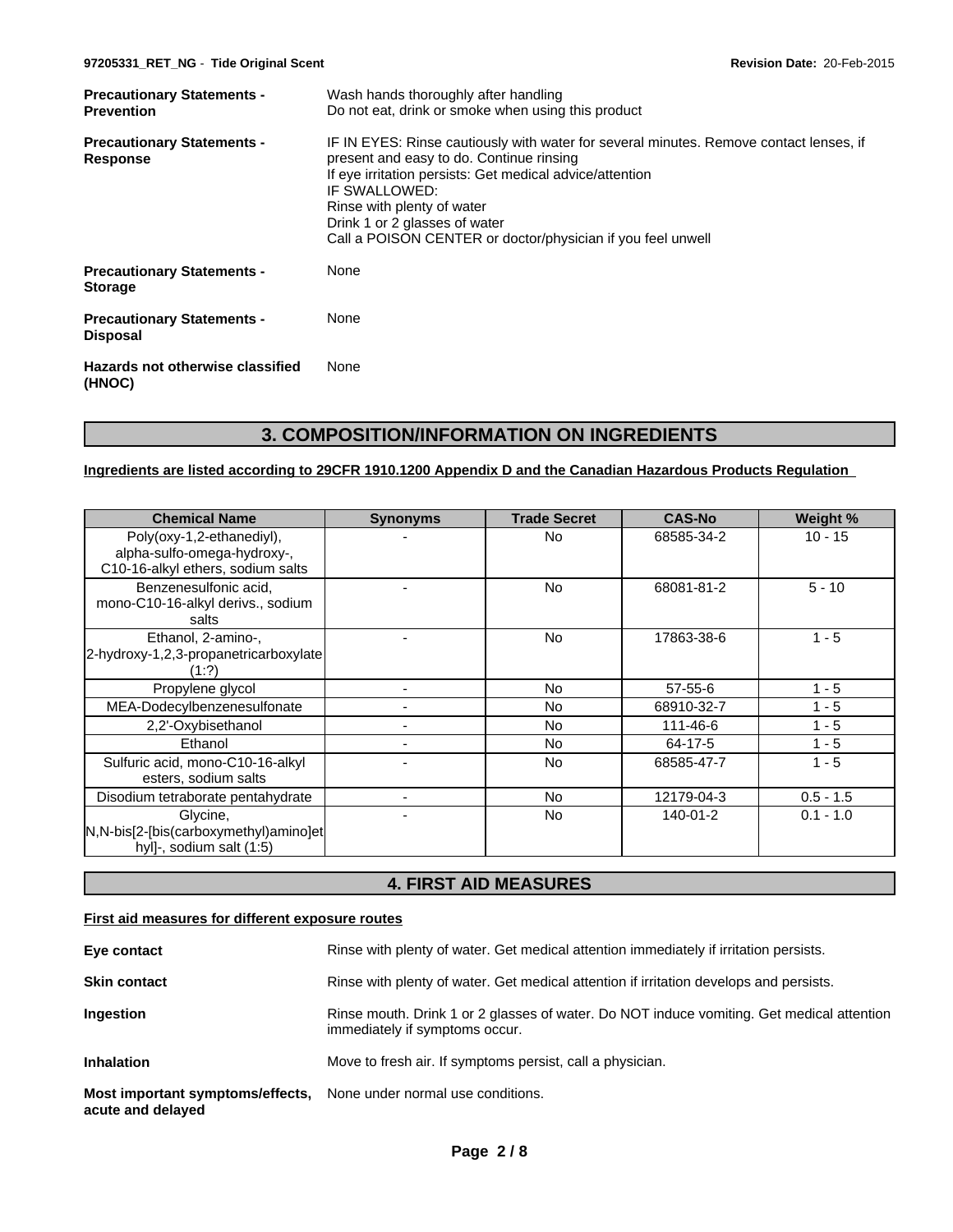## **Indication of immediate medical attention and special treatment needed, if necessary**

**Notes to Physician** Treat symptomatically.

# **5. FIRE-FIGHTING MEASURES**

| Suitable extinguishing media                      | Dry chemical, CO <sub>2</sub> , alcohol-resistant foam or water spray.                                                                    |
|---------------------------------------------------|-------------------------------------------------------------------------------------------------------------------------------------------|
| Unsuitable Extinguishing Media                    | None.                                                                                                                                     |
| <b>Special hazard</b>                             | None known.                                                                                                                               |
| Special protective equipment for<br>fire-fighters | As in any fire, wear self-contained breathing apparatus pressure-demand, MSHA/NIOSH<br>(approved or equivalent) and full protective gear. |
| Specific hazards arising from the<br>chemical     | None.                                                                                                                                     |

# **6. ACCIDENTAL RELEASE MEASURES**

|                                                       | Personal precautions, protective equipment and emergency procedures                                                                                                                                                                   |  |  |  |  |  |
|-------------------------------------------------------|---------------------------------------------------------------------------------------------------------------------------------------------------------------------------------------------------------------------------------------|--|--|--|--|--|
| <b>Personal precautions</b>                           | Use personal protective equipment. Do not get in eyes, on skin, or on clothing.                                                                                                                                                       |  |  |  |  |  |
| Advice for emergency responders                       | Use personal protective equipment as required.                                                                                                                                                                                        |  |  |  |  |  |
| Methods and materials for containment and cleaning up |                                                                                                                                                                                                                                       |  |  |  |  |  |
| <b>Methods for containment</b>                        | Absorb with earth, sand or other non-combustible material and transfer to containers for<br>later disposal.                                                                                                                           |  |  |  |  |  |
| Methods for cleaning up                               | Contain spillage, and then collect with non-combustible absorbent material, (e.g. sand,<br>earth, diatomaceous earth, vermiculite) and place in container for disposal according to<br>local / national regulations (see section 13). |  |  |  |  |  |

## **7. HANDLING AND STORAGE**

## **Precautions for safe handling**

Advice on safe handling **Use personal protective equipment as required.** Keep container closed when not in use. Never return spills in original containers for re-use. Keep out of the reach of children.

# **Conditions for safe storage, including any incompatibilities**

**Storage Conditions** Keep containers tightly closed in a dry, cool and well-ventilated place.

**Incompatible products** None known.

# **8. EXPOSURE CONTROLS/PERSONAL PROTECTION**

#### **Control parameters**

#### **Exposure Guidelines** .

| <b>Chemical Name</b> | <b>CAS-No</b> | <b>ACGIH TLV</b> | <b>OSHA PEL</b>               | <b>Mexico PEL</b>                  |
|----------------------|---------------|------------------|-------------------------------|------------------------------------|
| Ethanol              | 64-17-5       | STEL: 1000 ppm   | TWA: 1000 ppm                 | Mexico: TWA 1000 ppm               |
|                      |               |                  | TWA: 1900 mg/m <sup>3</sup>   | Mexico: TWA 1900 mg/m <sup>3</sup> |
|                      |               |                  | $\mu$ (vacated) TWA: 1000 ppm |                                    |
|                      |               |                  | (vacated) TWA: 1900           |                                    |
|                      |               |                  | mg/m <sup>3</sup>             |                                    |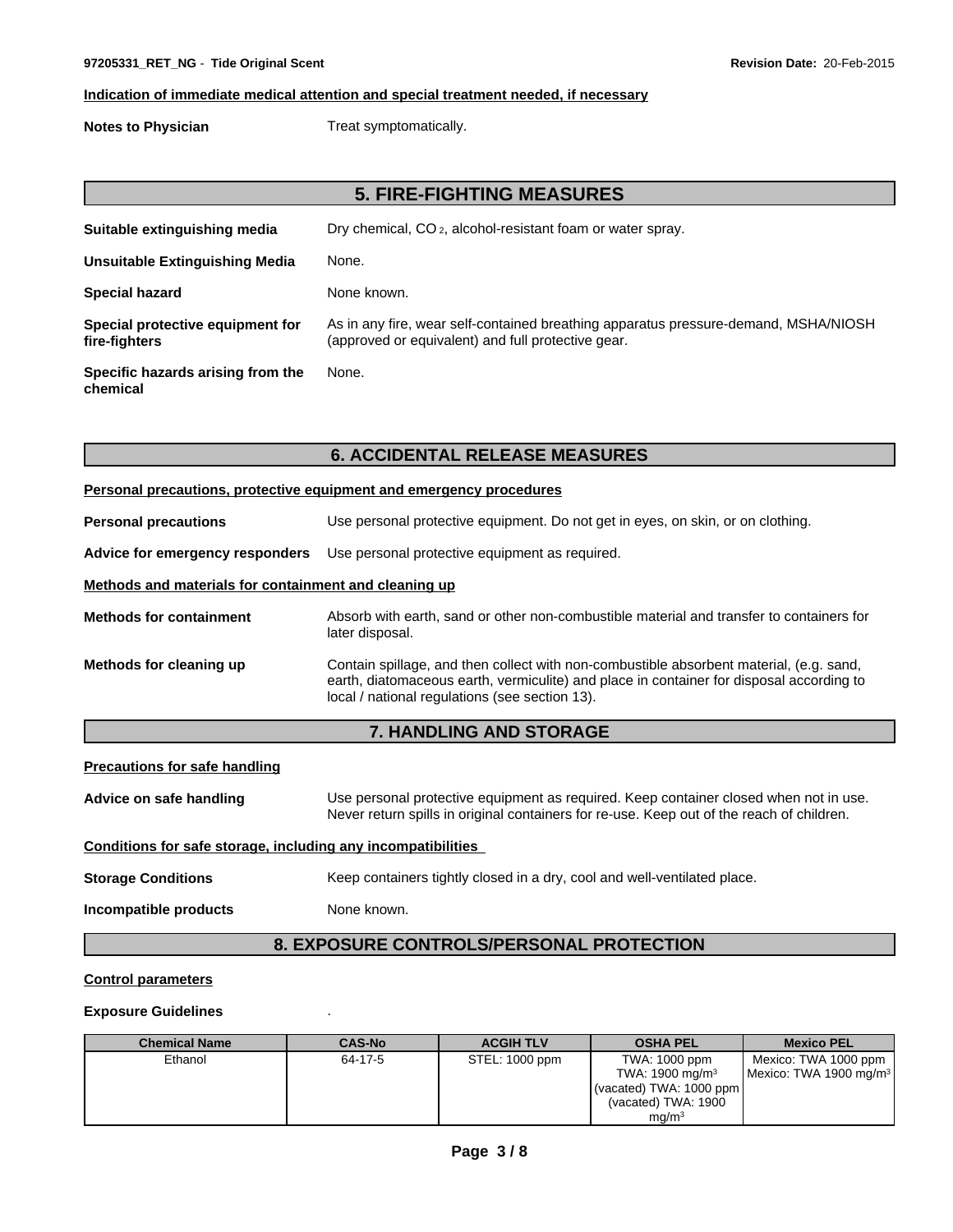## **97205331\_RET\_NG** - **Tide Original Scent Revision Date:** 20-Feb-2015

| Disodium tetraborate pentahydrate I | 12179-04-3 |                                                  | STEL: 6 mg/m <sup>3</sup> inhalable (vacated) TWA: 10 mg/m <sup>3</sup> | Mexico: TWA 1 mg/m <sup>3</sup> |  |
|-------------------------------------|------------|--------------------------------------------------|-------------------------------------------------------------------------|---------------------------------|--|
|                                     |            | fraction                                         |                                                                         |                                 |  |
|                                     |            | TWA: $2 \text{ ma/m}^3$ inhalable $\blacksquare$ |                                                                         |                                 |  |
|                                     |            | fraction                                         |                                                                         |                                 |  |

| <b>Chemical Name</b> | <b>CAS-No</b> | <b>Alberta</b>             | Quebec                      | <b>Ontario TWAEV</b>      | <b>British Columbia</b>     |
|----------------------|---------------|----------------------------|-----------------------------|---------------------------|-----------------------------|
| Propylene glycol     | 57-55-6       |                            |                             | TWA: $10 \text{ mg/m}^3$  |                             |
|                      |               |                            |                             | TWA: 50 ppm               |                             |
|                      |               |                            |                             | TWA: $155 \text{ mg/m}^3$ |                             |
| Ethanol              | 64-17-5       | TWA: 1000 ppm              | TWA: 1000 ppm               | STEL: 1000 ppm            | STEL: 1000 ppm              |
|                      |               | TWA: $1880 \text{ mg/m}^3$ | TWA: 1880 mg/m <sup>3</sup> |                           |                             |
| Disodium tetraborate | 12179-04-3    | TWA: 1 $mg/m3$             | TWA: 1 $mg/m3$              | TWA: $2 \text{ mg/m}^3$   | TWA: $2 \text{ mg/m}^3$     |
| pentahydrate         |               | STEL: 3 ppm                |                             | STEL: $6 \text{ ma/m}^3$  | $STEL: 6$ mg/m <sup>3</sup> |

No relevant exposure guidelines for other ingredients

| <b>Exposure controls</b>             |                                                                                                                                                                                                             |
|--------------------------------------|-------------------------------------------------------------------------------------------------------------------------------------------------------------------------------------------------------------|
| <b>Engineering Measures</b>          | Distribution, Workplace and Household Settings:<br>Ensure adequate ventilation                                                                                                                              |
|                                      | <b>Product Manufacturing Plant (needed at Product-Producing Plant ONLY):</b><br>Where reasonably practicable this should be achieved by the use of local exhaust<br>ventilation and good general extraction |
| <b>Personal Protective Equipment</b> |                                                                                                                                                                                                             |
| <b>Eye Protection</b>                | Distribution, Workplace and Household Settings:<br>No special protective equipment required                                                                                                                 |
|                                      | <b>Product Manufacturing Plant (needed at Product-Producing Plant ONLY):</b><br>Use appropriate eye protection                                                                                              |
| <b>Hand Protection</b>               | Distribution, Workplace and Household Settings:<br>No special protective equipment required                                                                                                                 |
|                                      | <b>Product Manufacturing Plant (needed at Product-Producing Plant ONLY):</b><br>Protective gloves                                                                                                           |
| <b>Skin and Body Protection</b>      | <b>Distribution, Workplace and Household Settings:</b><br>No special protective equipment required                                                                                                          |
|                                      | <b>Product Manufacturing Plant (needed at Product-Producing Plant ONLY):</b><br>Wear suitable protective clothing                                                                                           |
| <b>Respiratory Protection</b>        | <b>Distribution, Workplace and Household Settings:</b><br>No special protective equipment required                                                                                                          |
|                                      |                                                                                                                                                                                                             |

**Product Manufacturing Plant (needed at Product-Producing Plant ONLY):** In case of insufficient ventilation wear suitable respiratory equipment

# **9. PHYSICAL AND CHEMICAL PROPERTIES**

| Physical State @20°C | liauid         |
|----------------------|----------------|
| Appearance           | blue           |
| Odor                 | Floral         |
| Odor threshold       | No information |

**Physical State @20°C** liquid **Appearance** blue blue **No information available** 

Property **Note** Network Values Note Note Note **Property**<br> **pH value** 10% aqueous solution<br> **pH value** 10% aqueous solution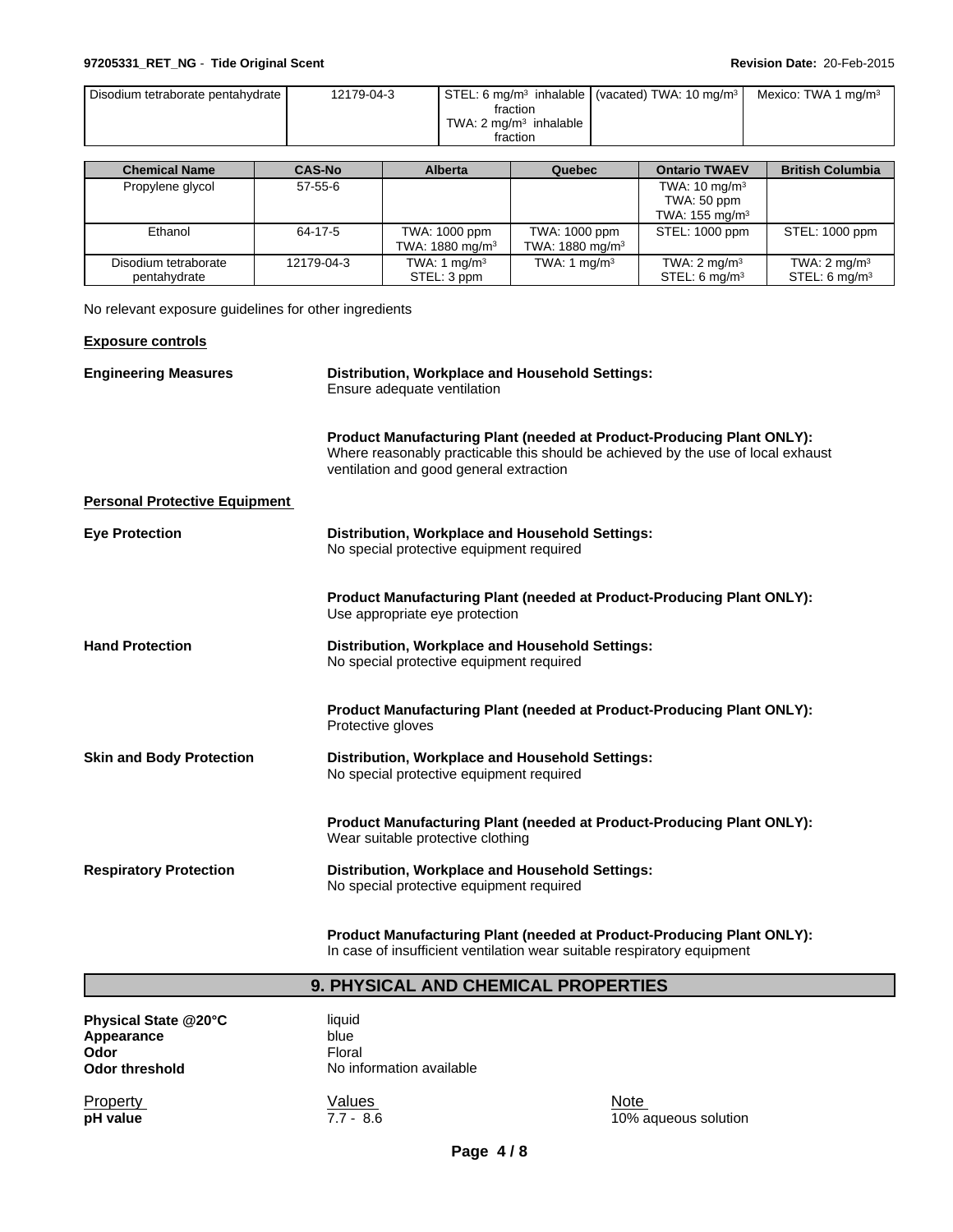| Melting/freezing point                                                | No information available      |
|-----------------------------------------------------------------------|-------------------------------|
| <b>Boiling point/boiling range</b>                                    | No information available      |
| <b>Flash point</b>                                                    | $> 65.5$ °C $/ > 150$ °F      |
| <b>Evaporation rate</b>                                               | No information available      |
| Flammability (solid, gas)                                             | No information available      |
| <b>Flammability Limits in Air</b>                                     |                               |
| Upper flammability limit                                              | No information available      |
| <b>Lower Flammability Limit</b>                                       | No information available      |
| Vapor pressure                                                        | No information available      |
| Vapor density                                                         | No information available      |
| <b>Relative density</b>                                               | 1.0000 - 1.0980               |
| <b>Water solubility</b>                                               | 100%                          |
| Solubility in other solvents                                          | No information available      |
| <b>Partition coefficient: n-octanol/waterNo information available</b> |                               |
| <b>Autoignition temperature</b>                                       | No information available<br>٠ |
| <b>Decomposition temperature</b>                                      | No information available<br>٠ |
| <b>Viscosity of Product</b>                                           | 100 - 1100 cps                |
|                                                                       |                               |

**VOC Content (%)** Products comply with US state and federal regulations for VOC content in consumer products.

# **10. STABILITY AND REACTIVITY**

| <b>Reactivity</b>               | None under normal use conditions.        |
|---------------------------------|------------------------------------------|
| <b>Stability</b>                | Stable under normal conditions.          |
| <b>Hazardous polymerization</b> | Hazardous polymerization does not occur. |
| <b>Hazardous Reactions</b>      | None under normal processing.            |
| <b>Conditions to Avoid</b>      | None under normal processing.            |
| <b>Materials to avoid</b>       | None in particular.                      |
|                                 |                                          |

**Hazardous Decomposition Products** None under normal use.

# **11. TOXICOLOGICAL INFORMATION**

#### **Product Information Information on likely routes of exposure**

| <b>Inhalation</b>   | No known effect.             |
|---------------------|------------------------------|
| <b>Skin contact</b> | No known effect.             |
| Ingestion           | May be harmful if swallowed. |
| Eye contact         | Irritating to eyes.          |

#### **Delayed and immediate effects as well as chronic effects from short and long-term exposure**

| <b>Acute toxicity</b>             | May be harmful if swallowed. |
|-----------------------------------|------------------------------|
| <b>Skin corrosion/irritation</b>  | No known effect.             |
| Serious eye damage/eye irritation | Irritating to eyes.          |
| <b>Skin sensitization</b>         | No known effect.             |
| <b>Respiratory sensitization</b>  | No known effect.             |
| Germ cell mutagenicity            | No known effect.             |
| <b>Neurological Effects</b>       | No known effect.             |
| <b>Reproductive toxicity</b>      | No known effect.             |
| Developmental toxicity            | No known effect.             |
| <b>Teratogenicity</b>             | No known effect.             |
| <b>STOT - single exposure</b>     | No known effect.             |
| <b>STOT - repeated exposure</b>   | No known effect.             |
| <b>Target Organ Effects</b>       | No known effect.             |
| <b>Aspiration hazard</b>          | No known effect.             |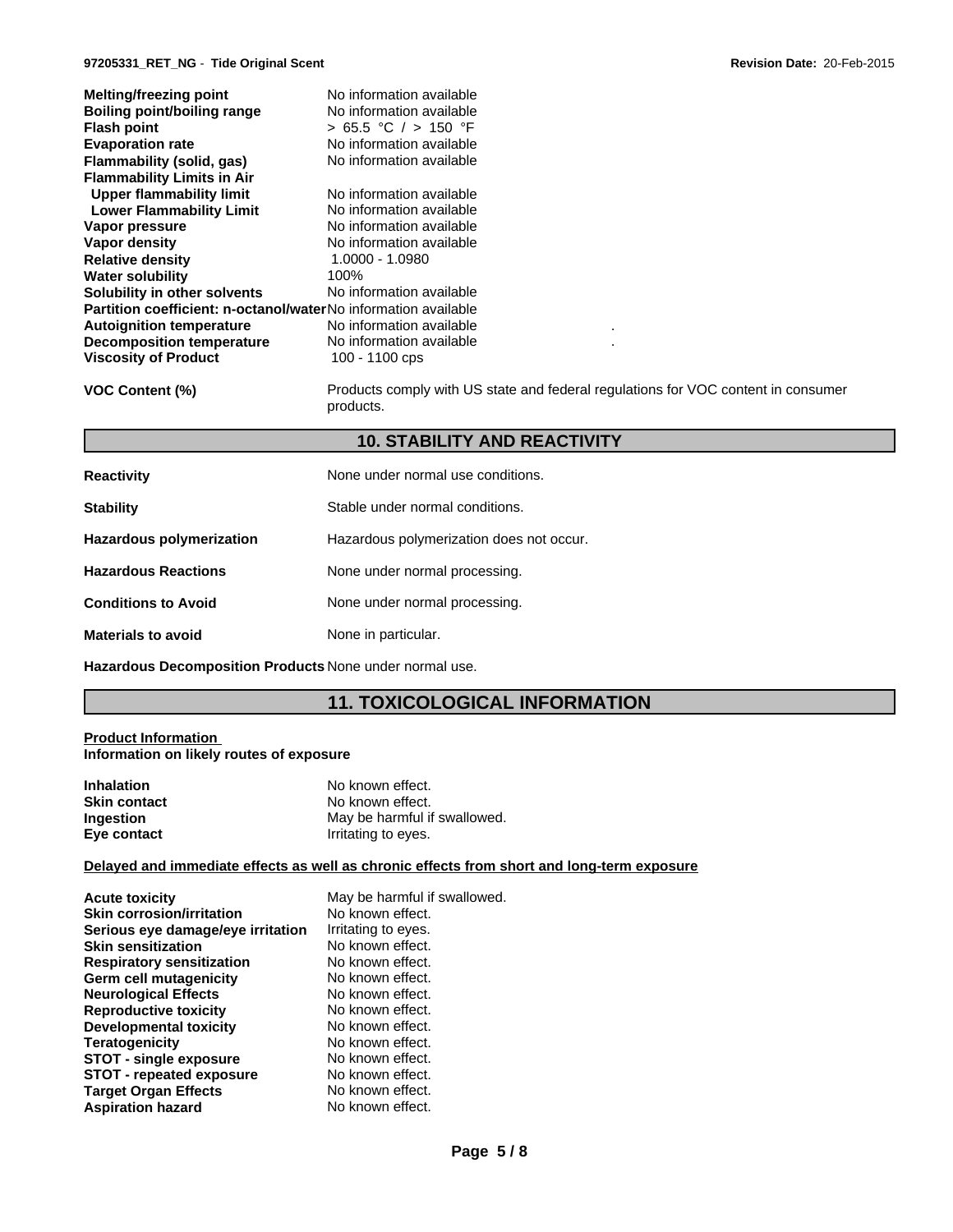## **Carcinogenicity** No known effect.

## **Component Information**

| <b>Chemical Name</b>                                                                          | <b>CAS-No</b> | LD50 Oral                                                                                                                   | <b>LD50 Dermal</b>                                                                  | <b>LC50 Inhalation</b>                                   |
|-----------------------------------------------------------------------------------------------|---------------|-----------------------------------------------------------------------------------------------------------------------------|-------------------------------------------------------------------------------------|----------------------------------------------------------|
| Poly(oxy-1,2-ethanediyl),<br>alpha-sulfo-omega-hydroxy-,<br>C10-16-alkyl ethers, sodium salts | 68585-34-2    | >2001 mg/kg                                                                                                                 |                                                                                     |                                                          |
| Benzenesulfonic acid.<br>mono-C10-16-alkyl derivs., sodium<br>salts                           | 68081-81-2    | 1090.00 mg/kg (rat)                                                                                                         |                                                                                     |                                                          |
| Propylene glycol                                                                              | $57 - 55 - 6$ | 22000 mg/kg (rat)                                                                                                           | 2000 mg/kg (rabbit)                                                                 | > 317.042 mg/L (Guideline<br>not indicated; rabbit; 2 h) |
| 2,2'-Oxybisethanol                                                                            | 111-46-6      | 12000.00 mg/kg (rat)                                                                                                        |                                                                                     |                                                          |
| Glvcine.<br>N,N-bis[2-[bis(carboxymethyl)amino<br>lethyll-, sodium salt (1:5)                 | 140-01-2      | > 5000 mg/kg bw (Read<br>across data (test<br>substance name not<br>indicated); OECD 401;<br>standard acute method;<br>rat) | $>$ 2000 mg/kg bw (OECD<br>402 and EU Method B.3;<br>standard acute method;<br>rat) |                                                          |

# **12. ECOLOGICAL INFORMATION**

#### **Ecotoxicity**

The product is not expected to be hazardous to the environment.

| Persistence and degradability    | No information available. |
|----------------------------------|---------------------------|
| <b>Bioaccumulative potential</b> | No information available. |
| <b>Mobility</b>                  | No information available. |
| Other adverse effects            | No information available. |

# **13. DISPOSAL CONSIDERATIONS**

#### **Waste treatment**

| Waste from Residues / Unused<br><b>Products</b> | Disposal should be in accordance with applicable regional, national and local laws and<br>regulations. |
|-------------------------------------------------|--------------------------------------------------------------------------------------------------------|
| <b>Contaminated packaging</b>                   | Disposal should be in accordance with applicable regional, national and local laws and<br>regulations. |
| California Hazardous Waste Codes 331            |                                                                                                        |

**(non-household setting)**

## **14. TRANSPORT INFORMATION**

| DOT         | Not regulated |
|-------------|---------------|
| <b>IMDG</b> | Not regulated |
| IATA        | Not regulated |

# **15. REGULATORY INFORMATION**

#### **U.S. Federal Regulations**

## **SARA 313**

Section 313 of Title III of the Superfund Amendments and Reauthorization Act of 1986 (SARA). This product does not contain any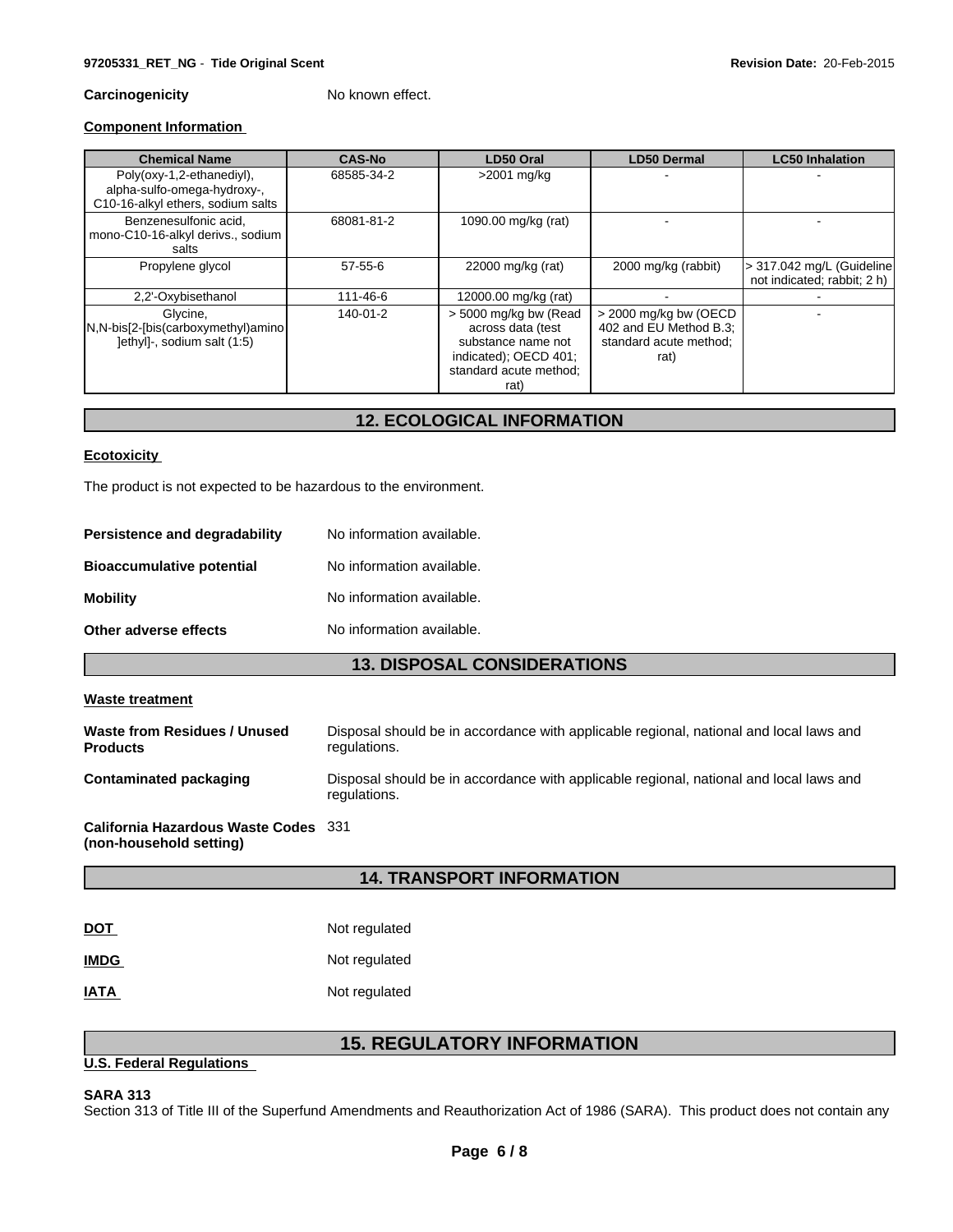#### **97205331\_RET\_NG** - **Tide Original Scent Revision Date:** 20-Feb-2015

chemicals which are subject to the reporting requirements of the Act and Title 40 of the Code of Federal Regulations, Part 372

#### **CERCLA**

This material, as supplied, does not contain any substances regulated as hazardous substances under the Comprehensive Environmental Response Compensation and Liability Act (CERCLA) (40 CFR 302) or the Superfund Amendments and Reauthorization Act (SARA) (40 CFR 355). There may be specific reporting requirements at the local, regional, or state level pertaining to releases of this material

#### **Clean Air Act, Section 112 Hazardous Air Pollutants (HAPs) (see 40 CFR 61)**

This product does not contain any substances regulated as hazardous air pollutants (HAPS) under Section 112 of the Clean Air Act Amendments of 1990.

#### **Clean Water Act**

This product does not contain any substances regulated as pollutants pursuant to the Clean Water Act (40 CFR 122.21 and 40 CFR 122.42)

#### **California Proposition 65**

This product is not subject to warning labeling under California Proposition 65.

#### **U.S. State Regulations (RTK)**

| <b>Chemical Name</b> | <b>CAS-No</b>                               | <b>New</b><br><b>Jersey</b> |
|----------------------|---------------------------------------------|-----------------------------|
| Propylene glycol     | $57 - 55 - 6$                               |                             |
| Ethanol              | 47 <sub>7</sub><br>64-<br>$\sim$ 1.1 $\sim$ |                             |

| $ \mathbf{h}$ | $\sim$ 4 $\sim$ 4 $\sim$<br>TN C | Ma<br><b>ISERIS</b> |
|---------------|----------------------------------|---------------------|
| Ethanol       | nд-                              |                     |

| <b>Chemical Name</b>              | <b>CAS-No</b> | Pennsylvania |
|-----------------------------------|---------------|--------------|
| Propylene glycol                  | 57-55-6       |              |
| 2,2'-Oxybisethanol                | 111-46-6      |              |
| Ethanol                           | 64-17-5       |              |
| Disodium tetraborate pentahydrate | 12179-04-3    |              |

#### **International Inventories**

#### **United States**

All intentionally-added components of this product(s) are listed on the US TSCA Inventory.

#### **Canada**

This product is in compliance with CEPA for import by P&G.

#### **Legend**

**TSCA** - United States Toxic Substances Control Act Section 8(b) Inventory **CEPA** - Canadian Environmental Protection Act

# **16. OTHER INFORMATION**

**Issuing Date:** 20-Feb-2015 **Revision Date:** 20-Feb-2015 **Disclaimer**

The information provided in this Safety Data Sheet is correct to the best of our knowledge, information and belief at the date of its